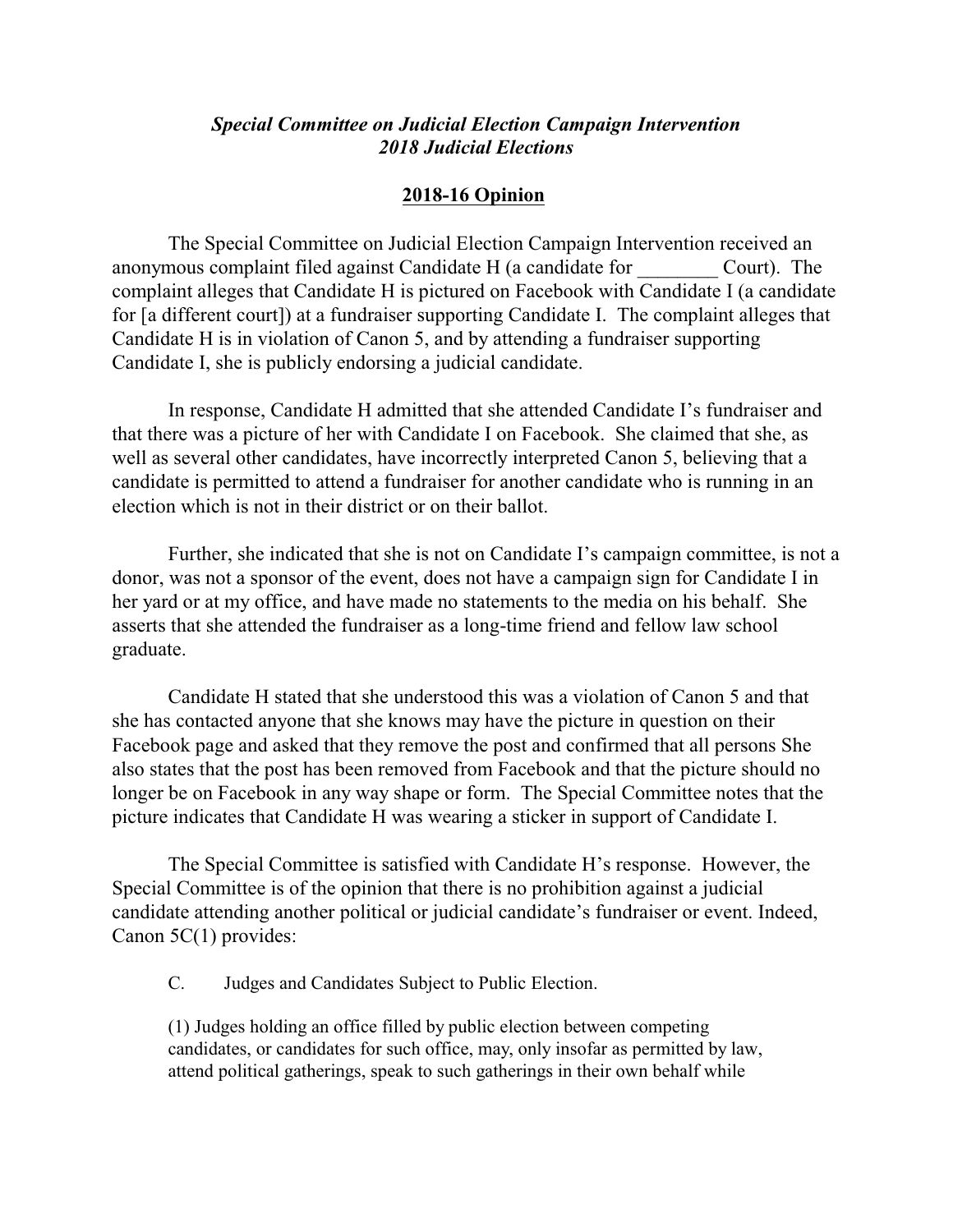candidates for election or re-election, identify themselves as members of political parties, and contribute to political parties or organizations.

## **Commentary**

Section 5C recognizes the distinction between appropriate political activities by judges and candidates subject to non-partisan election and those subject to partisan elections. The language of Section 5C differs from that of corresponding provisions in the ABA Model Code, Sections  $C(1)(a)(ii)$  and (iii), in recognition of Mississippi's non-partisan elections for certain positions. Furthermore, Section 23-15-973 et seq., Miss. Code Ann. (1972) imposes restrictions on candidates and political organizations to assure the non-partisan quality of judicial elections for Supreme Court, Court of Appeals, Chancery Court, Circuit Court and County Court justices and judges. Section 5C(1) permits judges subject to election at any time to be involved in limited political activity. Section 5D, applicable solely to incumbent judges, would otherwise bar this activity. Section 5C(1)(b)(iv) of the ABA Mode Code has not been incorporated. Attending or speaking at a political party gathering in the judge's own behalf while a candidate does not constitute alignments or affiliation with the party sponsoring the gathering.

The Special Committee is of the opinion that a judicial candidate may in fact "attend political gatherings [and] speak to such gatherings in their own behalf." Candidate H was not in violation for attending the political gathering of another candidate. However, Candidate H was in violation of this Canon when she placed another candidate' sticker on her dress, which indicated that she was in attendance not simply on her "own behalf."

The Special Committee has determined that Candidate H has taken the appropriate steps to comply with Canon 5 when she removed any photographs from social media that indicate she has publicly supported Candidate I. The Special Committee declines to take further action.

 $\_$  , and the set of the set of the set of the set of the set of the set of the set of the set of the set of the set of the set of the set of the set of the set of the set of the set of the set of the set of the set of th

This opinion is limited to the scope and authority of the Special Committee under the Mississippi Code of Judicial Conduct.

Any questions should be in writing and directed to:

*Special Committee on Judicial Election Campaign Intervention* Attn: Darlene Ballard Executive Director Mississippi Commission on Judicial Performance